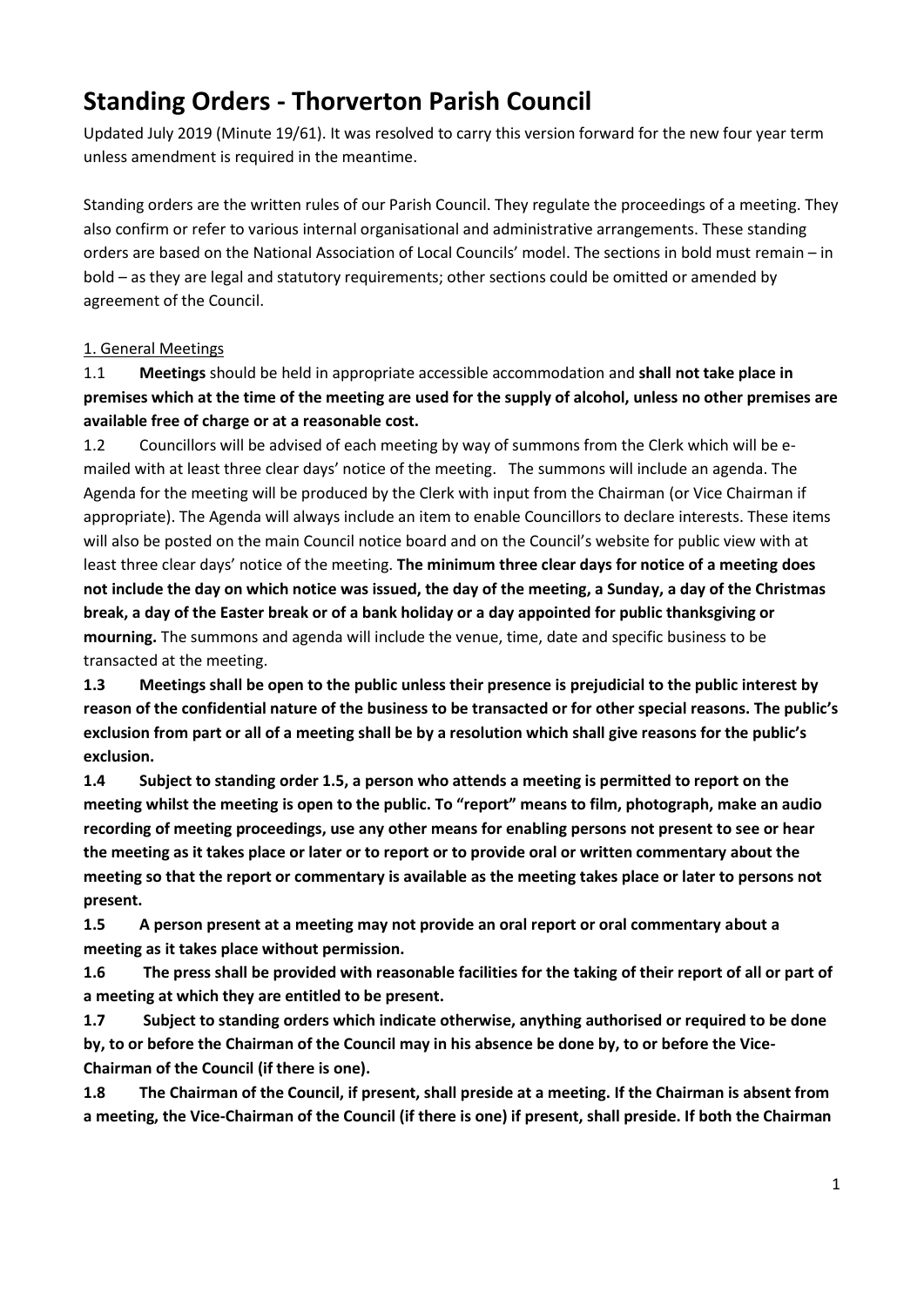## **and the Vice-Chairman are absent from a meeting, a councillor as chosen by the councillors present at the meeting shall preside at the meeting.**

1.9 An open session of 15 minutes will take place at the start of each meeting to enable members of the public to speak. The Chairman will oversee this Agenda item and determine how many members of the public wish to speak and allocate the allotted time equally amongst them. There being three or less members of the public wishing to speak each member of the public will be limited to a maximum of five minutes of speaking time.

1.10 Items on the Agenda shall be considered in the order that they appear unless the order is changed at the discretion of the chairman of the meeting. The Council may only take decisions on items that are clearly specified on the Agenda; if agreed by the Chairman any urgent items which are not on the Agenda may be discussed, but no decision may be made, at that meeting.

**1.11 Subject to a meeting being quorate, all questions at a meeting shall be decided by a majority of the councillors and non-councillors with voting rights present and voting.**

**1.12 The chairman of a meeting may give an original vote on any matter put to the vote, and in the case of an equality of votes may exercise his casting vote whether or not he gave an original vote.**

**1.13 A motion shall not be progressed unless it has been moved and seconded. Before a motion is put to the vote, the chairman shall be satisfied that the motion has been sufficiently debated. Unless standing orders provide otherwise, voting on a question shall be by a show of hands. At the request of a councillor, the voting on any question shall be recorded so as to show whether each councillor present and voting gave his vote for or against that question. Such a request shall be made before moving on to the next item of business on the agenda.**

1.14. A decision of the Council will not be revised within 4 months except where the Chairman, or at least two Councillors, place the item on the agenda for discussion by the full Council. Any resolved revision will be fully documented in the minutes which should cover why the new decision was made.

**1.15 A councillor or a non-councillor with voting rights who has a disclosable pecuniary interest or another interest as set out in the Council's code of conduct in a matter being considered at a meeting is subject to statutory limitations or restrictions under the code on his right to participate and vote on that matter.** 

**1.16 No business may be transacted at a meeting unless at least one-third of the whole number of members of the Council are present and in no case shall the quorum of a meeting be less than three. The quorum for Thorverton Parish Council is 4 as its full membership is 10. If a meeting is or becomes inquorate no business shall be transacted and the meeting shall be closed. The business on the agenda for the meeting shall be adjourned to another meeting.**

## **2. Committees and Sub-Committees**

**2.1** The Council from time to time may set up working groups or committees to undertake work on behalf of the Council. These groups will report to the Council with any recommendations for consideration and the Council will make any decisions by resolution.

**2.2 Unless the Council determines otherwise, a committee may appoint a sub-committee whose terms of reference and members shall be determined by the committee. The members of a committee may include non-councillors unless it is a committee which regulates and controls the finances of the Council. Unless the Council determines otherwise, all the members of an advisory committee and a sub-committee of the advisory committee may be non-councillors. The Council may appoint standing committees or other committees as may be necessary, and:**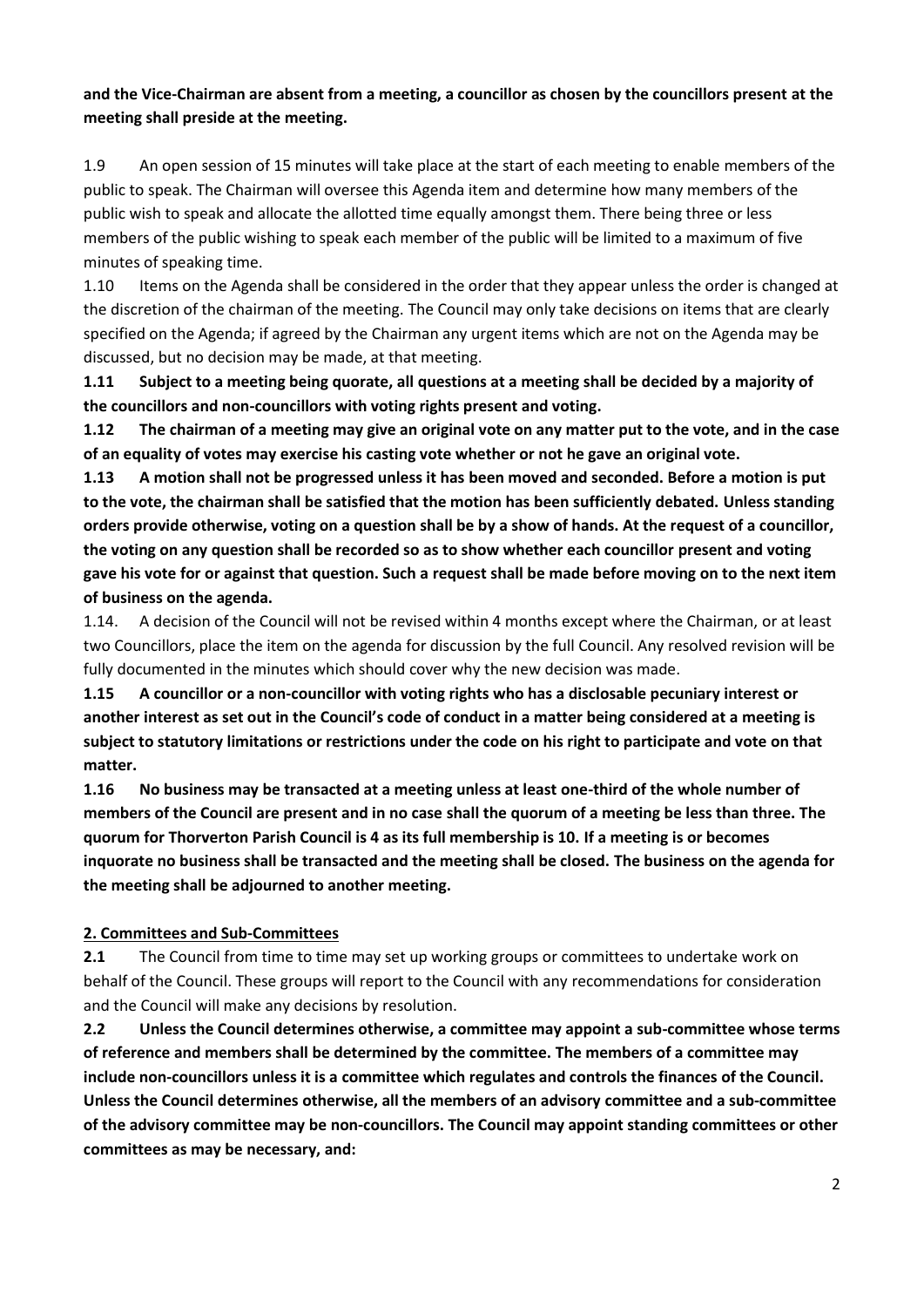**i. shall determine their terms of reference;**

**ii. shall determine the number and time of the ordinary meetings of a standing committee up until the date of the next annual meeting of the Council;**

**iii. shall permit a committee, other than in respect of the ordinary meetings of a committee, to determine the number and time of its meetings;**

**iv. shall, subject to standing orders 2.2.ii and 2.2.iii, appoint and determine the terms of office of members of such a committee;**

**v. may, subject to standing orders 2.2.ii and 2.2.iii, appoint and determine the terms of office of the substitute members to a committee whose role is to replace the ordinary members at a meeting of a committee if the ordinary members of the committee confirm to the Proper Officer before the meeting that they are unable to attend;**

**vi. shall, after it has appointed the members of a standing committee, appoint the chairman of the standing committee;**

**vii. shall permit a committee other than a standing committee, to appoint its own chairman at the first meeting of the committee;**

**viii. shall determine the place, notice requirements and quorum for a meeting of a committee and a subcommittee which, in both cases, shall be no less than three;**

#### **3. Ordinary Council Meetings**

**3.1 In an election year, the annual meeting of the Council shall be held on or within 14 days following the day on which the councillors elected take office. In a year which is not an election year, the annual meeting of the Council shall be held on such day in May as the Council decides. If no other time is fixed, the annual meeting of the Council shall take place at 6pm.**

**3.2 In addition to the annual meeting of the Council, at least three other ordinary meetings shall be held in each year on such dates and times as the Council decides.** Meetings will take place on the second Tuesday of each month except for the month of August, unless a change to the frequency and day of the meetings is resolved by the Council.

**3.3 The first business conducted at the annual meeting of the Council shall be the election of the Chairman and Vice-Chairman (if there is one) of the Council. The Chairman of the Council, unless he has resigned or becomes disqualified, shall continue in office and preside at the annual meeting until his successor is elected at the next annual meeting of the Council.**

**3.4 The Vice-Chairman of the Council, if there is one, unless he resigns or becomes disqualified, shall hold office until immediately after the election of the Chairman of the Council at the next annual meeting of the Council.**

**3.5 In an election year, if the current Chairman of the Council has not been re-elected as a member of the Council, he shall preside at the annual meeting until a successor Chairman of the Council has been elected. The current Chairman of the Council shall not have an original vote in respect of the election of the new Chairman of the Council but shall give a casting vote in the case of an equality of votes.**

**3.6 In an election year, if the current Chairman of the Council has been re-elected as a member of the Council, he shall preside at the annual meeting until a new Chairman of the Council has been elected. He may exercise an original vote in respect of the election of the new Chairman of the Council and shall give a casting vote in the case of an equality of votes.**

**3.7 Following the election of the Chairman of the Council and Vice-Chairman (if there is one) of the Council at the annual meeting, the business shall include:**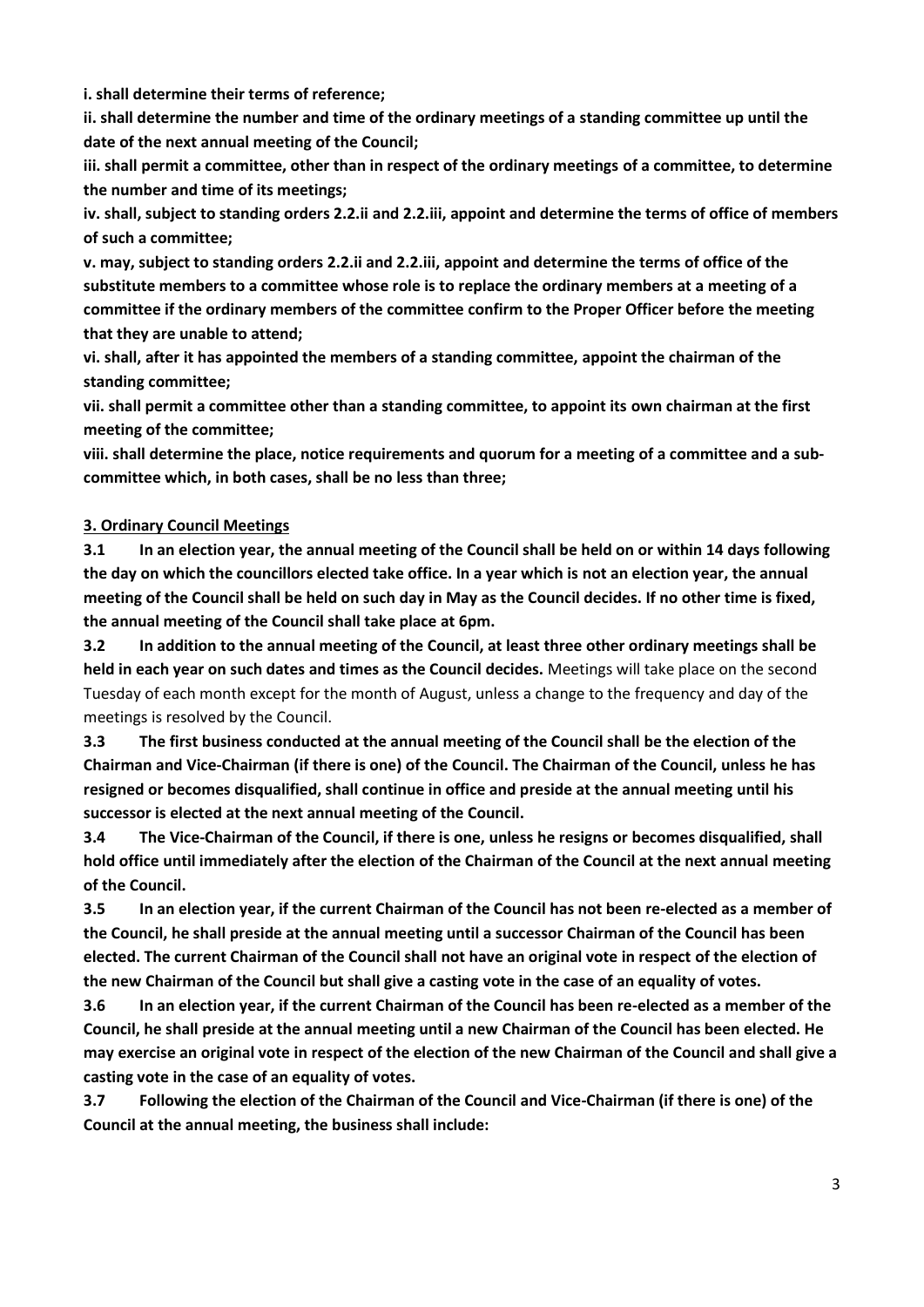**i. In an election year, delivery by the Chairman of the Council and councillors of their acceptance of office forms unless the Council resolves for this to be done at a later date. In a year which is not an election year, delivery by the Chairman of the Council of his acceptance of office form unless the Council resolves for this to be done at a later date;**

**i. Confirmation of the accuracy of the minutes of the last meeting of the Council;**

**ii. Receipt of the minutes of the last meeting of a committee;**

**iii. Review and adoption of appropriate standing orders and financial regulations; and**

**iv. In an election year, to make arrangements with a view to the Council becoming eligible to exercise the general power of competence in the future.**

## **4. Extraordinary Meetings of the Council, Committees and Sub-Committees**

**4.1 The Chairman of the Council may convene an extraordinary meeting of the Council at any time, with the notice period as in Standing Order 2.1.**

**4.2 If the Chairman of the Council does not call an extraordinary meeting of the Council within seven days of having been requested in writing to do so by two councillors, any two councillors may convene an extraordinary meeting of the Council. The public notice giving the time, place and agenda for such a meeting shall be signed by the two councillors.** The notice period shall be as in Standing Order 2.1.

## **5. Management of Information**

**5.1 The Council shall have in place and keep under review, technical and organisational measures to keep secure information (including personal data) which it holds in paper and electronic form. Such arrangements shall include deciding who has access to personal data and encryption of personal data. 5.2 The Council shall have in place, and keep under review, policies for the retention and safe destruction of all information (including personal data) which it holds in paper and electronic form. The Council's retention policy shall confirm the period for which information (including personal data) shall be retained or if this is not possible the criteria used to determine that period (e.g. the Limitation Act 1980).**

**5.3 The agenda, papers that support the agenda and the minutes of a meeting shall not disclose or otherwise undermine confidential information or personal data without legal justification.**

**5.4 Councillors, staff, the Council's contractors and agents shall not disclose confidential information or personal data without legal justification.** 

## **6. Draft Minutes**

6.1 Minutes of the meetings will be kept by the Clerk, or other nominated person in the Clerk's absence, and the minutes will be clearly marked as draft minutes until they are approved by the Parish Council at their next meeting. When approved as a correct record of the meeting the minutes will be signed and dated by the Chairman (or person presiding). The draft minutes will be circulated to all Councillors within two weeks of the end of the meeting. The Council/Clerk will not be obliged to send individual copies of the minutes to any other person than a Councillor. **The draft minutes will be posted on the main Notice Board for all to view and on the Council's website not later than one month after the meeting has taken place.**

## **7. Code of Conduct and Dispensations**

7.1 Following election or co-option to the Council each Councillor will be issued with a copy of the Code of Conduct, Financial Regulations and Standing Orders of the Council. They will sign the form of Declaration of Acceptance of Office in the presence of the Clerk or the Chairman of the Council. All councillors and noncouncillors with voting rights shall observe the code of conduct adopted by the Council and no member will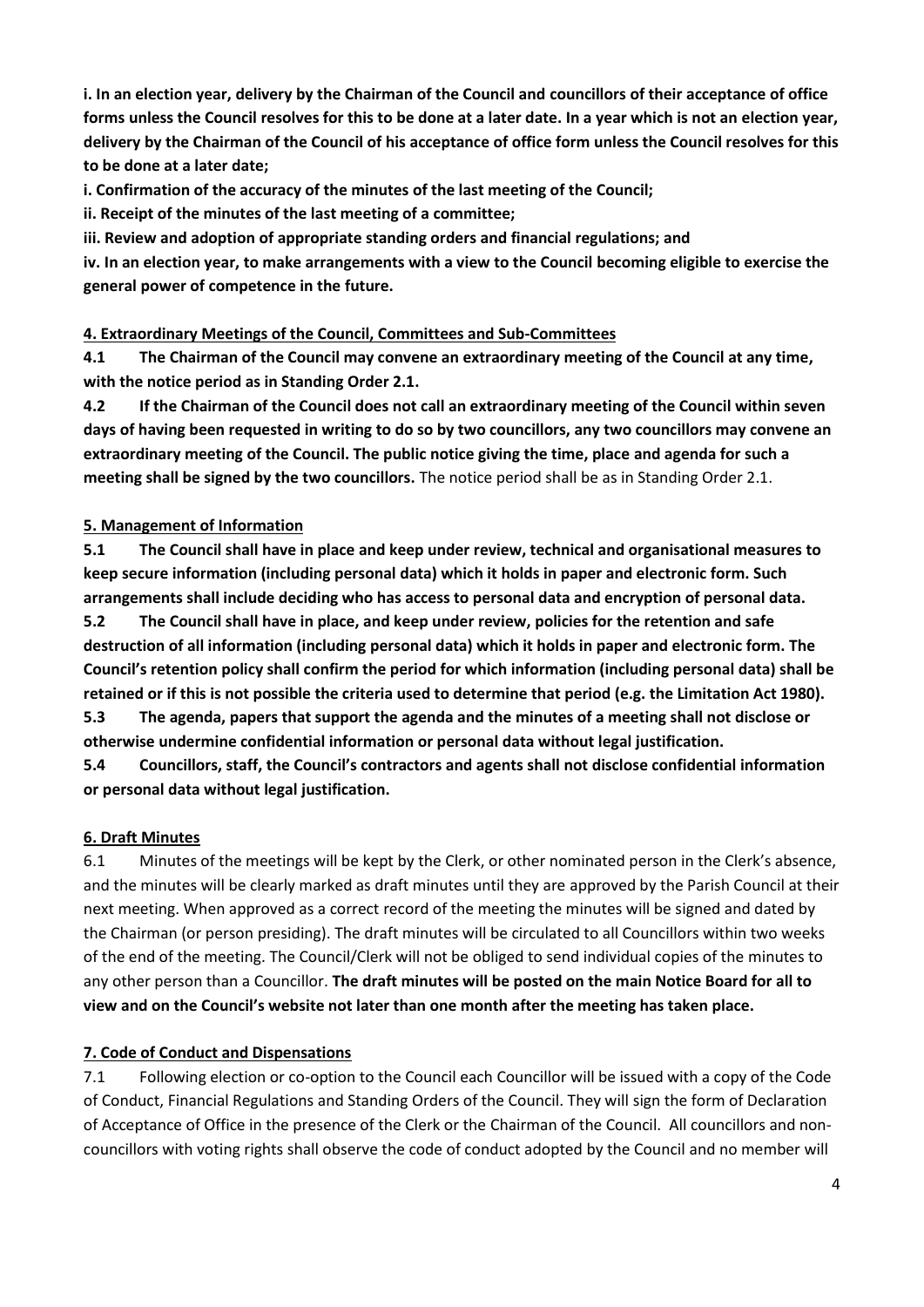act in such a way that will bring the Council into disrepute, behave offensively in meetings, or obstruct the Council's business. Following election or co-option to the Council each Councillor will be issued with a copy of the Code of Conduct, Financial Regulations and Standing Orders of the Council. They will sign the form of Declaration of Acceptance of Office in the presence of the Clerk or the Chairman of the Council.

7.2 The Code of Conduct adopted by the Council will define when a Councillor will declare a personal or pecuniary interest in an item for discussion at a Council meeting. The Councillor will declare that interest and the nature of the interest at the earliest opportunity.

**7.3 Unless they have been granted a dispensation, a councillor or non-councillor with voting rights shall withdraw from a meeting when it is considering a matter in which they have a disclosable pecuniary interest. They may return to the meeting after it has considered the matter in which they had the interest.**

**7.4 Unless they have been granted a dispensation, a councillor or non-councillor with voting rights shall withdraw from a meeting when it is considering a matter in which he has another interest if so required by the Council's code of conduct. They may return to the meeting after it has considered the matter in which they had the interest.**

**7.5 Dispensation requests shall be in writing and submitted to the Proper Officer as soon as possible before the meeting, or failing that, at the start of the meeting for which the dispensation is required. A decision as to whether to grant a dispensation shall be made by the Proper Officer and that decision is final.**

**7.6 A dispensation may be granted in accordance with standing order 7.5 if having regard to all relevant circumstances any of the following apply:**

**i. without the dispensation the number of persons prohibited from participating in the particular business would be so great a proportion of the meeting transacting the business as to impede the transaction of the business;**

**ii. granting the dispensation is in the interests of persons living in the Council's area; or iii. it is otherwise appropriate to grant a dispensation.** 

## **8. Code of Conduct Complaints**

**8.1 Upon notification by the District or Unitary Council that a Councillor or non-Councillor with voting rights has breached the Council's code of conduct the Council shall consider what, if any, action to take against them. Such action excludes disqualification or suspension from office.**

#### **9. Proper Officer**

9.1 The Proper Officer shall be either (i) the clerk or (ii) other staff member(s) nominated by the Council to undertake the work of the Proper Officer when the Proper Officer is absent.

**9.2 The Proper Officer shall at least three clear days before a meeting of the council, a committee or a sub-committee, serve on councillors by delivery or post at their residences or by email authenticated in such manner as the Proper Officer thinks fit, a signed summons confirming the time, place and the agenda (provided the councillor has consented to service by email), and provide, in a conspicuous place, public notice of the time, place and agenda (provided that the public notice with agenda of an extraordinary meeting of the Council convened by councillors is signed by them).**

## **9.3 The Proper Officer shall:**

**i. convene a meeting of the Council for the election of a new Chairman of the Council, occasioned by a casual vacancy in his office;**

**ii. facilitate inspection of the minute book by local government electors;**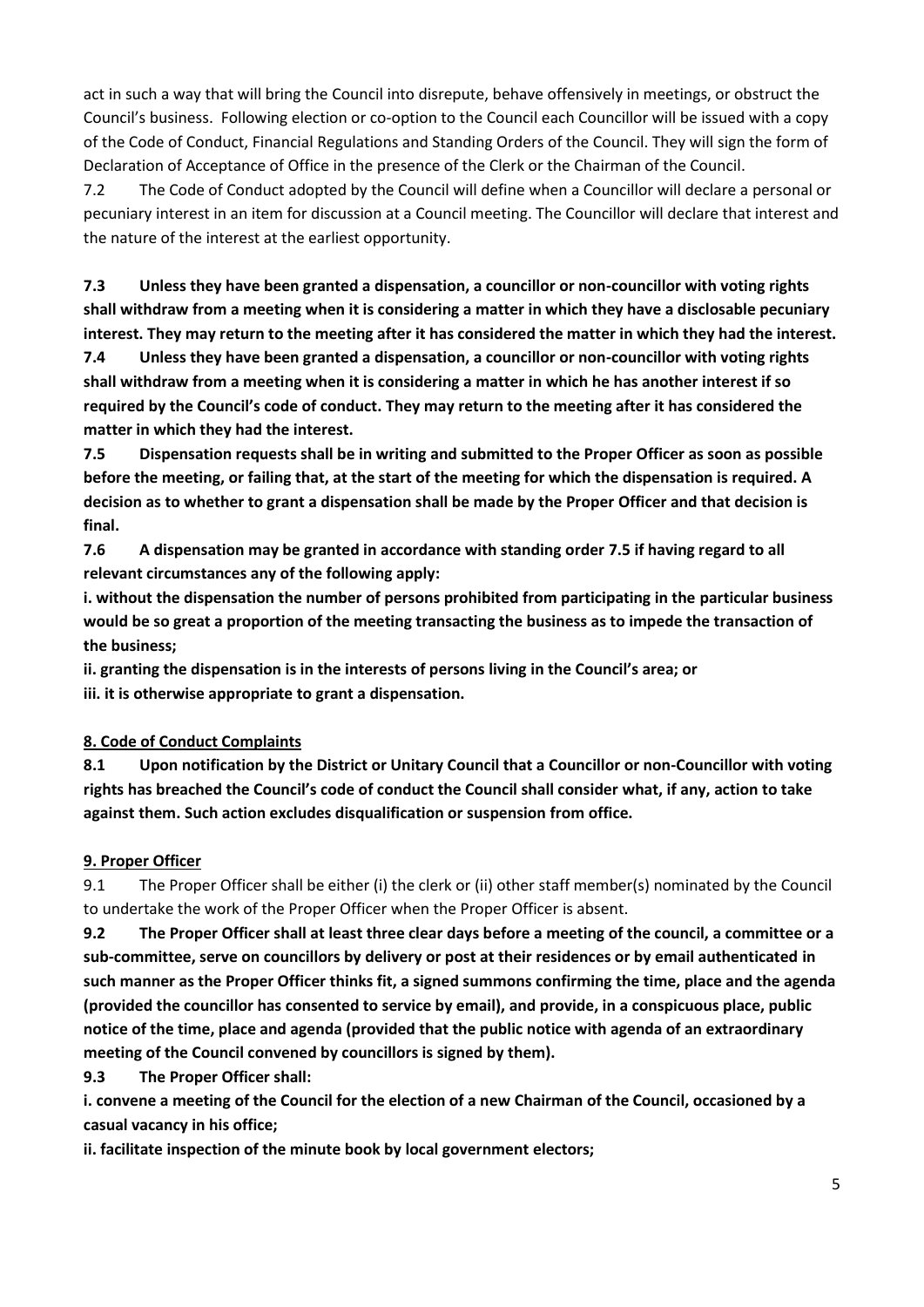**iii. receive and retain copies of byelaws made by other local authorities;**

**iv. hold acceptance of office forms from councillors;**

**v. assist with responding to requests made under freedom of information legislation and rights exercisable under data protection legislation, in accordance with the Council's relevant policies and procedures; vi. receive and send general correspondence and notices on behalf of the Council except where there is a resolution to the contrary;** 

**vii. arrange or manage the prompt authorisation, approval, and instruction regarding any payments to be made by the Council in accordance with its financial regulations;**

**viii. record every planning application notified to the Council and the Council's response to the local planning authority in a book for such purpose; and**

**ix. manage access to information about the Council via the publication scheme;**

#### **10. Financial Controls and Procurement**

10.1 The Responsible Financial Officer (RFO) is a statutory office appointed by the Council. The Clerk to the Council will take on this role of managing the Council's financial affairs in accordance with Proper Practices.

10.2 The RFO will compile estimates of income and expenditure annually for the Council's consideration. The Council will review the budget not later than the January meeting in preparation for the precept being agreed and submitted to the Collection Authority.

10.3 During the year the budget will be reviewed quarterly against actual expenditure and income. Amendments to the budget will be discussed in Council and changes noted in the minutes.

10.4 The RFO will confirm that a proposed contract for the supply of goods, material, services and the execution of works with an estimated value in excess of £60,000 shall be procured on the basis of a formal tender. **A public contract regulated by the Public Contracts Regulations 2015 with an estimated value in excess of £25,000 but less than the relevant thresholds in standing order 10.5 is subject to Regulations 109-114 of the Public Contracts Regulations 2015 which include a requirement on the Council to advertise the contract opportunity on the Contracts Finder website regardless of what other means it uses to advertise the opportunity unless it proposes to use an existing list of approved suppliers (framework agreement).**

**10.5 A public contract regulated by the Public Contracts Regulations 2015 with an estimated value in excess of £181,302 for a public service or supply contract or in excess of £4,551,413 for a public works contract (or other thresholds determined by the European Commission every two years and published in the Official Journal of the European Union (OJEU)) shall comply with the relevant procurement procedures and other requirements in the Public Contracts Regulations 2015 which include advertising the contract opportunity on the Contracts Finder website and in OJEU.**

**10.6 A public contract in connection with the supply of gas, heat, electricity, drinking water, transport services, or postal services to the public; or the provision of a port or airport; or the exploration for or extraction of gas, oil or solid fuel with an estimated value in excess of £363,424 for a supply, services or design contract; or in excess of £4,551,413 for a works contract; or £820,370 for a social and other specific services contract (or other thresholds determined by the European Commission every two years and published in OJEU) shall comply with the relevant procurement procedures and other requirements in the Utilities Contracts Regulations 2016.**

10.7 The 2015 Regulations are engaged when (a) local Councils in England are procuring a public works, public service or public supply contract with an estimated value of £25,000 or more and (b) local Councils in England and Wales are procuring (i) a public works contract with an estimated value of currently £4,104,394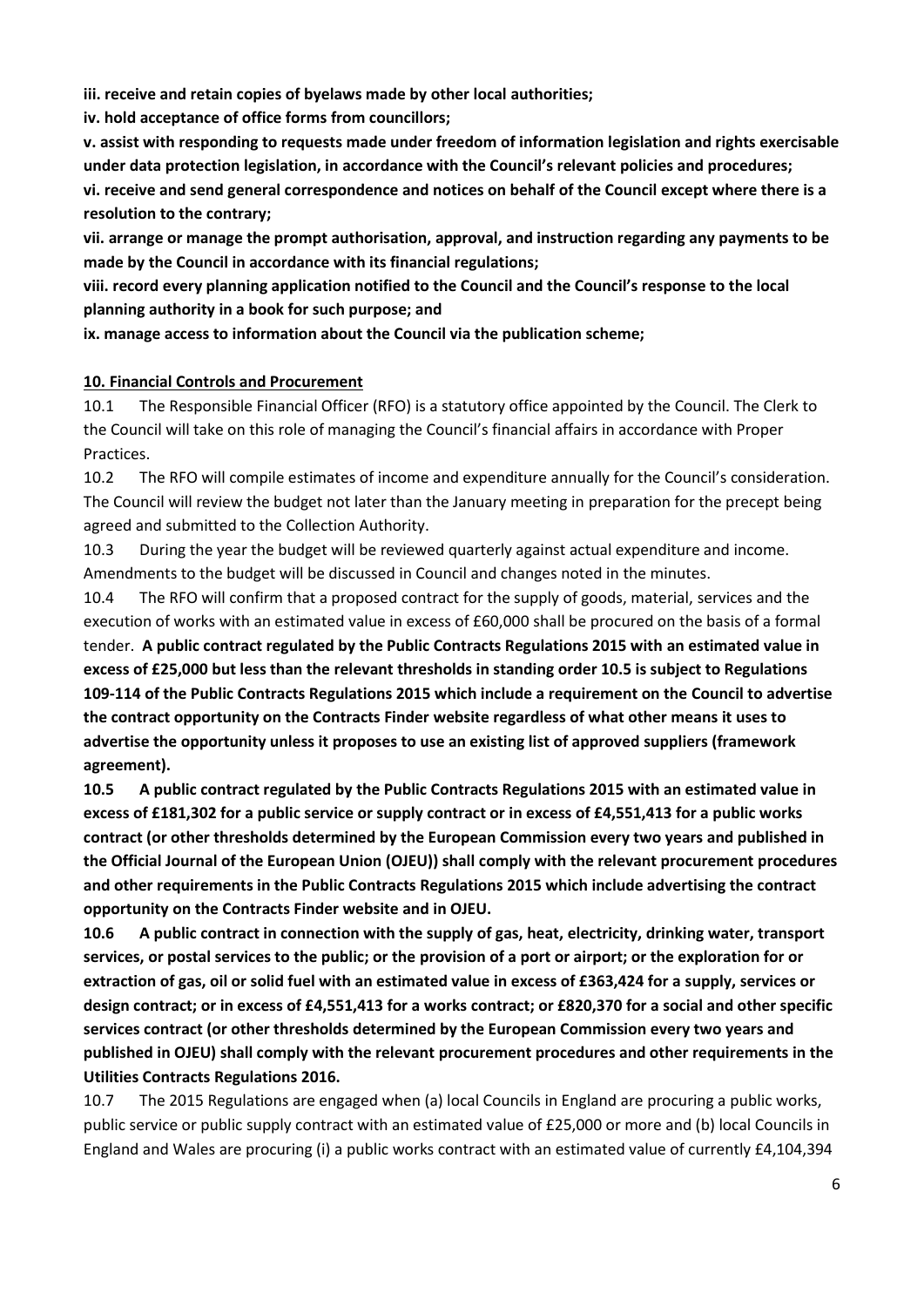or more or (ii) a public service or public supply contract with an estimated value of currently £164,176 or more. The financial thresholds for proposed contracts in (b) are set by the European Commission and are confirmed in the Public Contracts Directive 2014/24/EU. Thresholds are adjusted every two years and usually take effect on 1<sup>st</sup> January.

10.8 The RFO will supply monthly updates of bank balances.

10.9 The RFO will determine all accounting procedures and financial records of the Council in accordance with the Accounts and Audit Regulations.

10.10 The RFO will complete the annual financial statements of the Council including the annual return as soon as practicable after the end of the financial year and will submit a report on them to the Council. The Council will review each year's accounts and documentation to ensure that there is an adequate, effective, system of internal audit of the Council's accounting, financial and other procedures, in line with Proper Practices.

10.11 An Internal Auditor will be appointed by the Council to carry out the work required to comply with the Proper Practices (current rules, regulations, and requirements). The person appointed will be competent and independent of the operation of the Council.

10.12 The RFO will submit the Annual Return to the External Auditor by the due date, ensuring the return is complete, and after signed confirmation by the Chairman has been given on behalf of the Council.

10.13 An official invoice, receipt, or letter will be obtained for all work, goods, or services paid for by the Council. All Councillors and officers are responsible for obtaining good value for money at all times. The Clerk will oversee the placing of orders and contracts. The Clerk or any officer placing an order on behalf of the Council will ensure that good value and appropriate terms are obtained for all transactions.

10.14 Orders for values up to £500 require one quotation. Orders for values of £501 and up to £2000 require a minimum of two quotations. Orders for values of £2001 and above require a minimum of three quotations. Contracts exceeding £25,000 require additional safeguards and will follow Proper Practice.

10.15 All quotations will be approved by the Council except where delegated authority has been given by the Council to the Clerk for a specific matter which has been documented in the minutes. The Council is not obliged to accept the lowest quotation and should this be the case the reason(s) for not doing so will be documented in the minutes.

10.16 The RFO will ensure that an appropriate and accurate Register of Assets is maintained by the Council. It will be reviewed at least annually in conjunction with a health and safety inspection of assets if appropriate.

10.17 The Council will review the insurances annually during the annual risk assessment where levels of insurance cover will be agreed along with the adequacy and cost of each policy. Minimum cover will include Public Liability, Employers Liability, Fidelity cover, vehicle and asset insurance.

## 11. Risk Assessments

11.1 If the Council undertakes a new activity not covered by an existing risk assessment, an assessment will be undertaken before the activity commences.

## 12. Freedom of Information and Data Protection

12.1 The Council is subject to the Freedom of Information Act 2000 and has adopted the Model Publication Scheme for Parish Councils. The Clerk will ensure the Council conforms to the requirements of the Act allowing public access to the appropriate documents. The Data Protection annual licence fee will be paid.

**12.2 In accordance with freedom of information legislation, the Council shall publish information in accordance with its publication scheme and respond to requests for information held by the Council. The**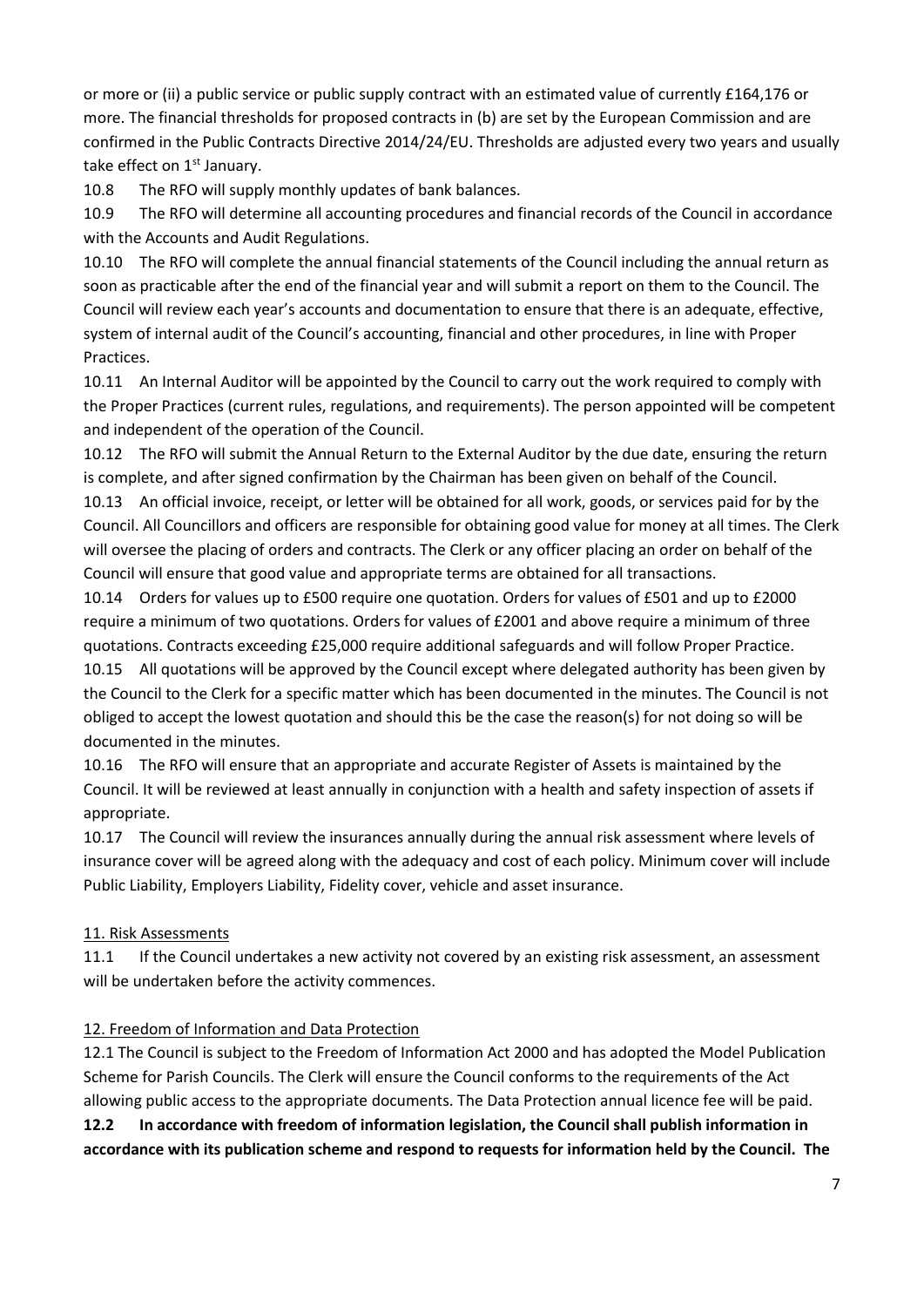**Council shall publish information in accordance with the requirements of the Smaller Authorities (Transparency Requirements) (England) Regulations 2015.**

**12.3 The Council shall have policies and procedures in place to respond to an individual exercising statutory rights concerning their personal data.**

**12.4 The Council shall have a written policy in place for responding to and managing a personal data breach.**

**12.5 The Council shall keep a record of all personal data breaches comprising the facts relating to the personal data breach, its effects and the remedial action taken.**

**12.6 The Council shall ensure that information communicated in its privacy notice(s) is in an easily accessible and available form and kept up to date.**

**12.7 The Council shall maintain a written record of its processing activities.**

# 13. Legal Deeds

13.1 A legal deed shall not be executed on behalf of the Council unless authorised by a resolution.

13.2 Subject to standing order 13.1, any two councillors may sign, on behalf of the Council, any deed required by law and the Proper Officer shall witness their signatures

# 14. Clerk to the Council

14.1 The Council may appoint a Clerk to the Council which will be on an employed basis unless the Clerk is a member of the Council who would then act in an unpaid capacity. The Clerk will be paid according to the current NALC pay scales. Additional paid members of staff may be employed to assist with the running of the Council administration. As an employee of the Council the Clerk is covered by Employment Legislation dealing with employment rights, discrimination in employment, unfair dismissal, redundancy and similar matters. The Clerk will therefore have a contract of employment stating the terms and conditions under which he/she is employed. This will effectively be administered by the Chairman or designated Councillor acting with the authority of the Council.

14.2 The Clerk will have delegated authority to act on behalf of the Council on the following matters:

a) To produce and send for publishing the village magazine entry following a Council meeting.

b) To act on and reply to correspondence received as deemed appropriate.

c) To act on the transfer paperwork relating to the Quarry Car Park garages.

d) To act on the paperwork and correspondence relating to the allotments to include advertising of vacant plots, changes in tenants, and collection of annual rent.

e) To complete general questionnaires and applications on behalf of the Council for presentation to the Council for consideration at the next Council meeting.

f) To grant dispensations.

g) To amend insurance cover in light of changed circumstances.

h) To obtain the advice of the Council's Solicitors.

i) To authorise and deal with urgent works or emergency business, should it not be deemed practicable to convene a special meeting, and to spend up to £200 in dealing with any urgent works in consultation with the Chairman. Actions and results should be reported promptly to the Council and documented in the next minutes.

# 15. Policies

15.1 Where the Council has adopted a policy this will be published on its website. Council will follow adopted policies when considering relevant matters which come before the Council.